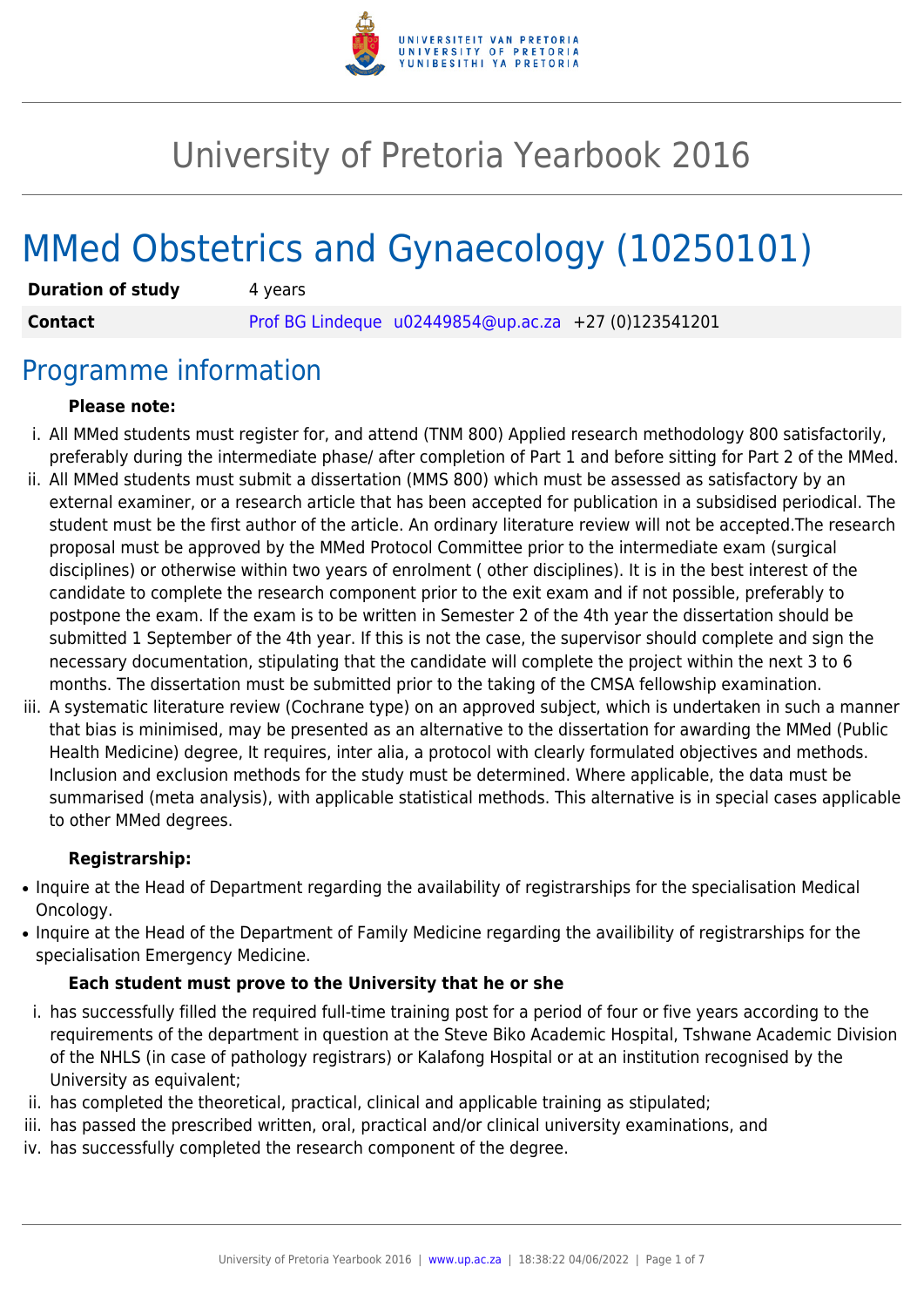

# Admission requirements

A prospective student for the MMed degree programme must be in possession of the MBChB degree of this University or a qualification deemed by the University to be equivalent to the MBChB degree for at least two years. In addition such a student must be registered as a physician with the Health Professions Council of South Africa for at least one year.

## Other programme-specific information

In addition to the prerequisite subjects mentioned, also (OEG 801). Additional examination: Basic sciences 801 (examination on aspects from the basic sciences, as applicable to Obstetrics and Gynaecology).

**"Major subject"** refers to the recognised field of study in Medicine in which the student specialises. The study of the major subject extends over four or five years, as prescribed by the department in question.

# Examinations and pass requirements

- i. The sequence of the examinations in the prerequisite subjects will be determined by the head of the department under which the major subject falls.
- ii. The nature, duration and time of the examinations in the prerequisite subjects are determined in cooperation with the heads of the departments under which the prerequisite subjects fall – with the proviso that, except in cases where stipulated otherwise, the examinations in the prerequisite subjects may be held at any time prior to or concurrently with the major subject. The examinations in the major subjects are held as follows:
- iii. In the case of four-year programmes: not before the end of the third year.
- iv. In the case of five-year programmes: not before the end of the fourth year.
- v. A minimum final mark of 50% is required by all departments to pass in a subject and in the clinical section of the examination, a subminimum of 50%. General Regulations apply.
- vi. A student is not admitted to the examination in a prerequisite subject (second examinations excluded) more than twice, nor is he or she admitted to the examination in the major subject more than twice.

**Note**: Certificates of satisfactory preparation and progress are required in respect of the fourth year of four-year programmes in which an examination is held at the end of the third year.

#### **Second examinations**

Second examinations for MMed students will only be held after at least six months have elapsed since the conclusion of the examination in which the student had failed.

### **Rules governing the writing of the examinations of the College of Medicine of South Africa [CMSA]**

- i. Only candidates who have met all requirements for the MMed degree except for the major subject (final examination), i.e. passed all prerequisite subjects (the latter to be interchangeable; can be passed either at the University or as primary and intermediary examinations at the College of Medicine of South Africa [CMSA], completed all practical, clinical and applicable training of four or five years as prescribed by the relevant academic department (continuous evaluation of the candidate, in an approved registrar post, by the Head of department of the candidate); and completed the required research component for the degree in accordance with the Faculty Yearbook regulations, i.e. Applied research methodology 800 (TNM 800) and the dissertation (MMS 800) or an article (not an ordinary literature review) that has been accepted for publication in a subsidised periodical, will be allowed to write the college examination (exit examination), after which they will obtain both the CMSA fellowship and the MMed as specialist qualifications.
- ii. The rules have been effective as from 1 January 2011. As a transitional measure, cases will be considered on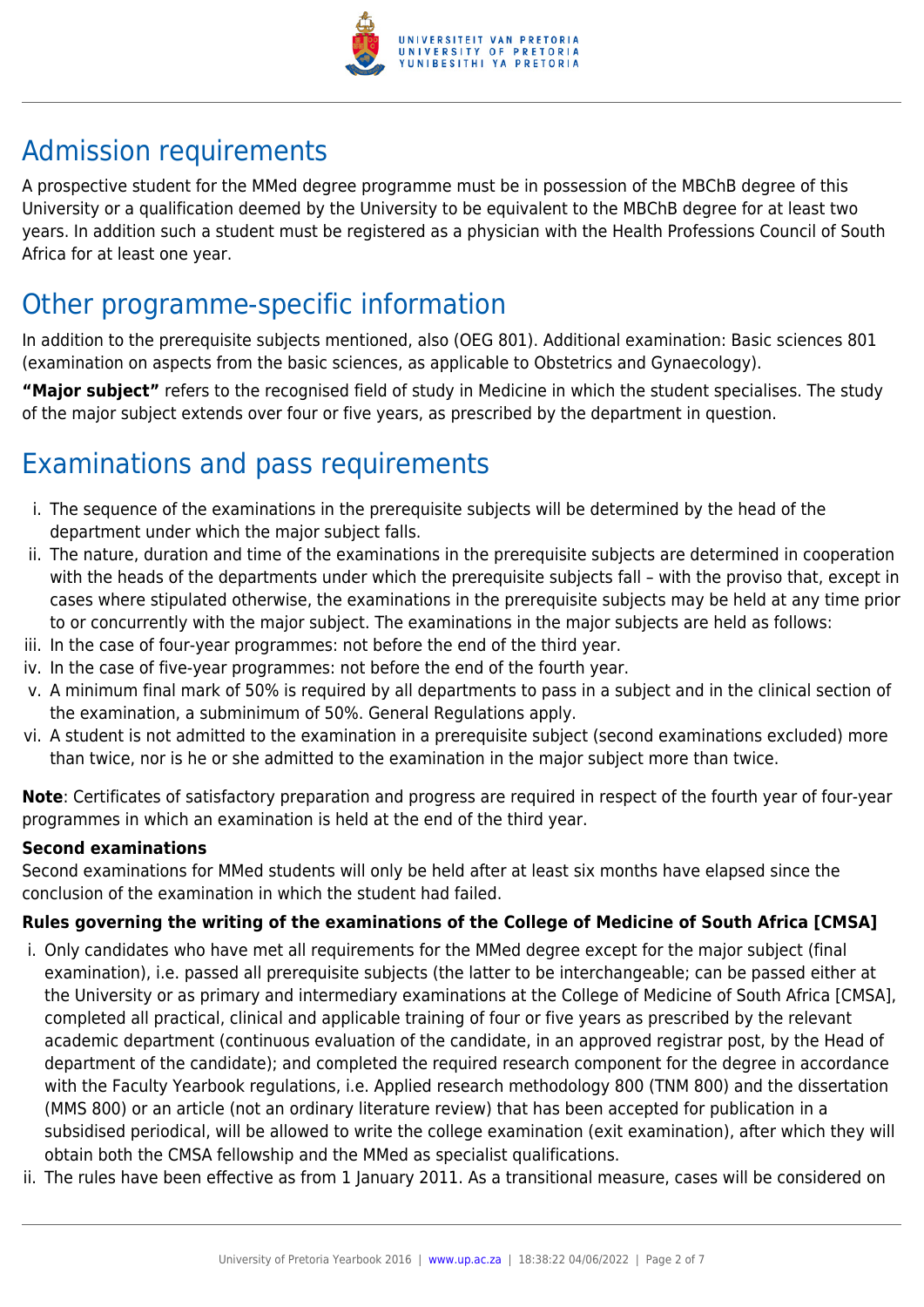

an individual basis where necessary.

### Exemption

#### **Exemption**

- i. The Faculty Board may grant partial exemption from the training and work mentioned under par. (b) and (c)(i) and (ii) above on the grounds of comparable training and experience completed in another post or at another recognised institution – with the proviso that exemption from a maximum period of 18 months may be granted with regard to four-year and five-year programmes.
- ii. Exemption from a maximum of three years may be granted by the Department of Medical Oncology for the MMed in Medical Oncology [MMed(MedOnc)] on the grounds of the MMed(Int) or MMed(Paed) degree of this University, or experience recognised by the University as equivalent.
- iii. Specific prerequisite subjects must be passed within 24 months after commencement of the programme.
- iv. Exemption from a maximum of two years' clinical training may be granted in the Department of Forensic Medicine in respect of the MMed(Path) degree with specialisation Forensic Pathology, to a candidate already in possession of an MMed degree (or a degree deemed equivalent by the University) with specialisation in Anatomical Pathology.

### Pass with distinction

The degree is conferred at the end of the prescribed training period (i.e. three, four or five years, respectively). The degree is conferred with distinction on a student who has obtained a final mark of at least 75% in his or her major subject.

## General information

#### **Registrars**

Departments expect registrars to participate increasingly in the examining and treatment of patients in the hospital, both in-patients and out-patients, as well as performing and interpreting tests in the laboratory (where applicable); initially under supervision and later increasingly at their own responsibility. Lectures/symposia with closely related departments are organised, as well as discussions of literature, etc.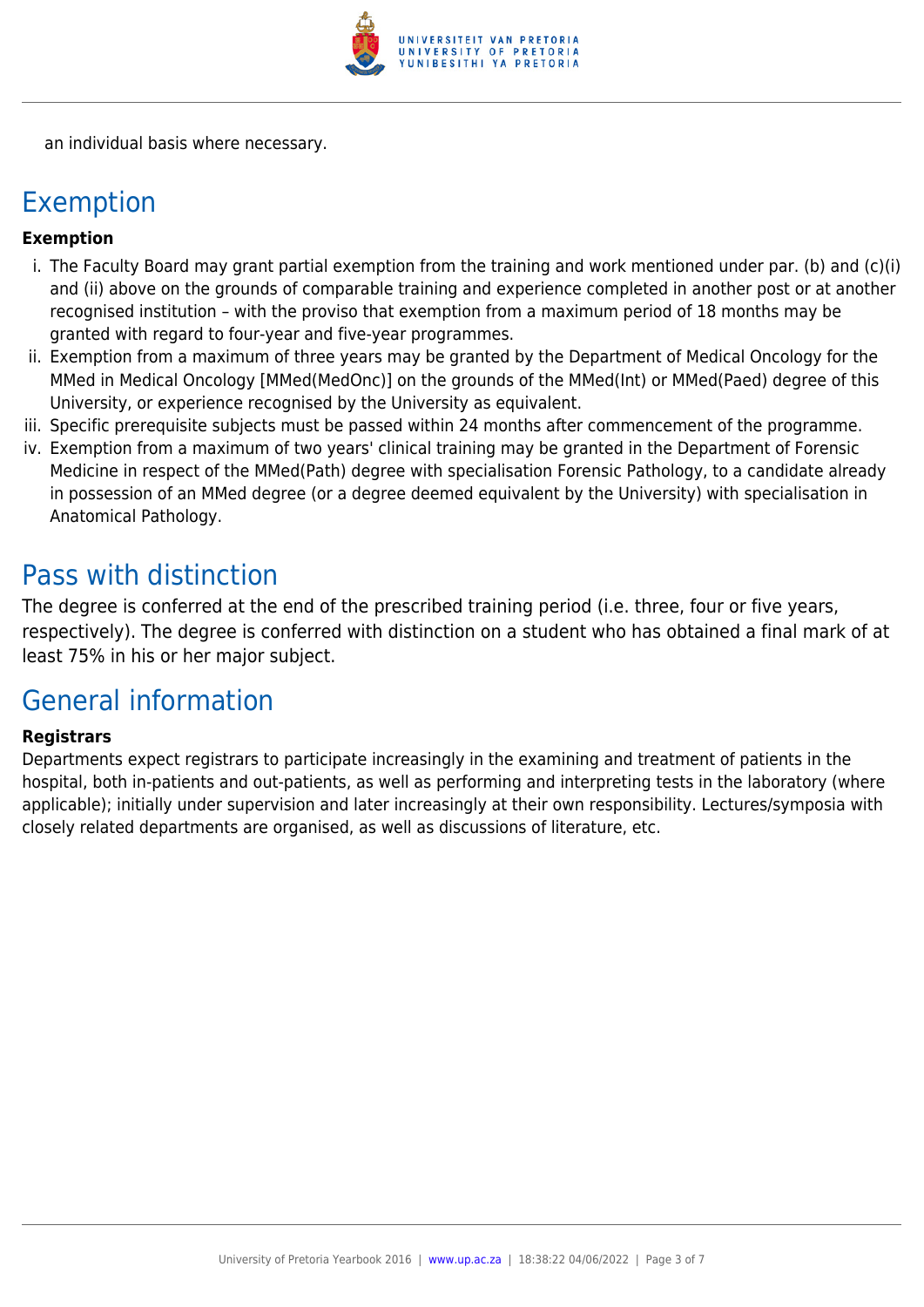

# Curriculum: Year 1

#### **Minimum credits: 161**

### **Core modules**

[Anatomy 803](https://www.up.ac.za/yearbooks/2016/modules/view/ANA 803) (ANA 803) - Credits: 36.00 [Anatomical pathology 803](https://www.up.ac.za/yearbooks/2016/modules/view/ANP 803) (ANP 803) - Credits: 36.00 [Physiology 801](https://www.up.ac.za/yearbooks/2016/modules/view/FSG 801) (FSG 801) - Credits: 36.00 [Obstetrics and gynaecology 801](https://www.up.ac.za/yearbooks/2016/modules/view/OEG 801) (OEG 801) - Credits: 36.00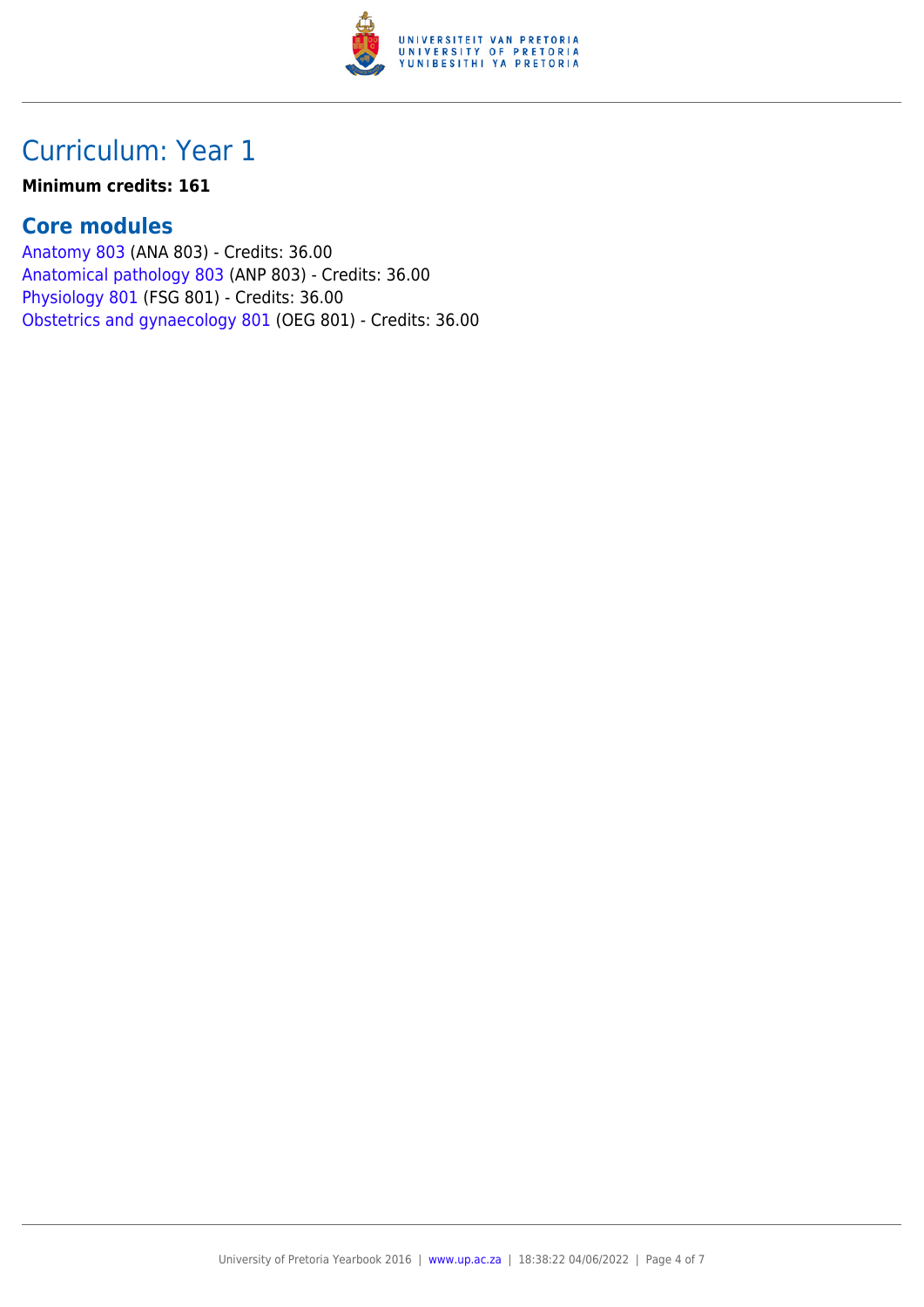

# Curriculum: Year 2

#### **Minimum credits: 300**

### **Core modules**

[Anatomy 803](https://www.up.ac.za/yearbooks/2016/modules/view/ANA 803) (ANA 803) - Credits: 36.00 [Anatomical pathology 803](https://www.up.ac.za/yearbooks/2016/modules/view/ANP 803) (ANP 803) - Credits: 36.00 [Physiology 801](https://www.up.ac.za/yearbooks/2016/modules/view/FSG 801) (FSG 801) - Credits: 36.00 [Obstetrics and gynaecology 801](https://www.up.ac.za/yearbooks/2016/modules/view/OEG 801) (OEG 801) - Credits: 36.00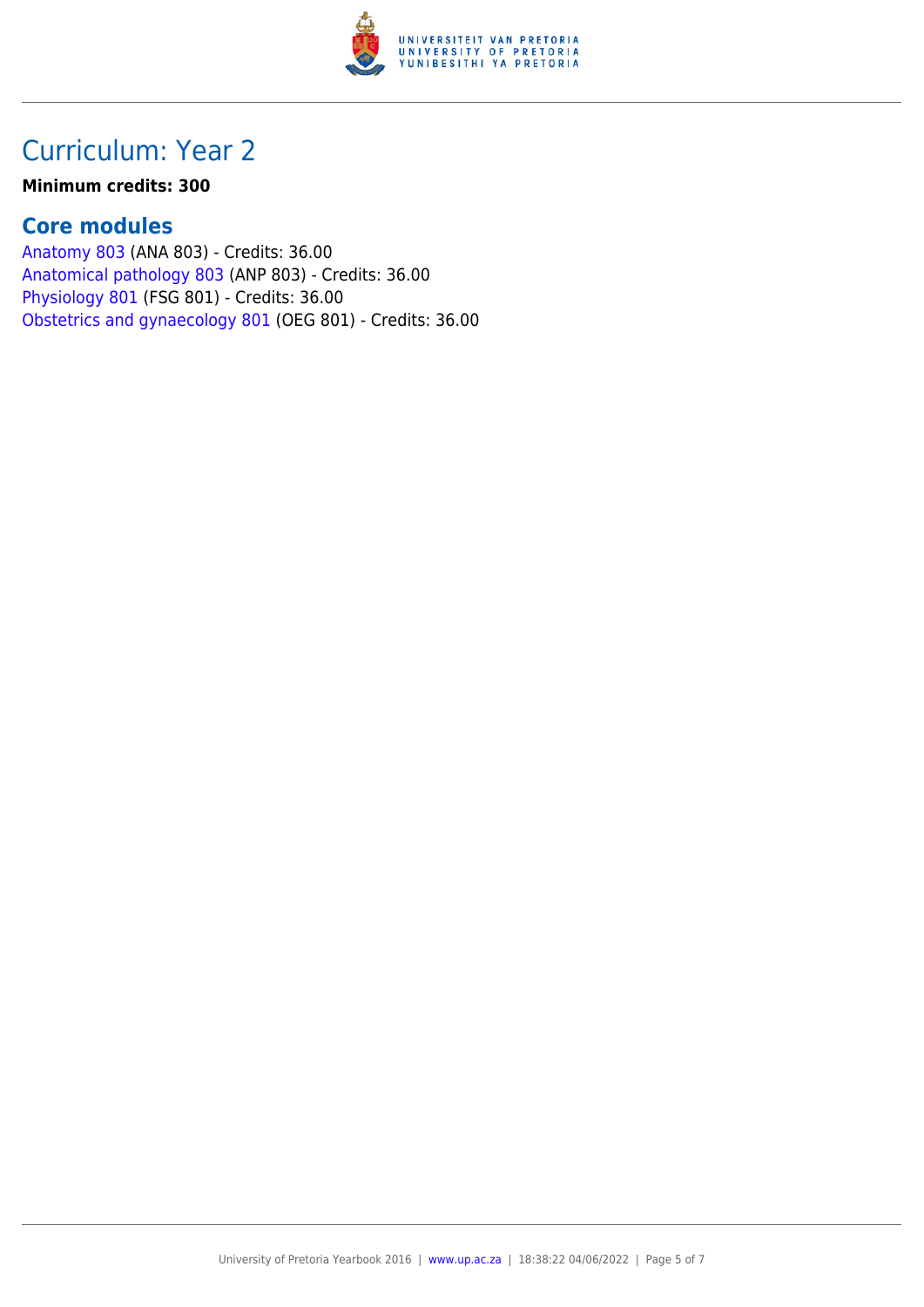

# Curriculum: Year 3

### **Minimum credits: 161**

### **Core modules**

[MMed: Essay 800](https://www.up.ac.za/yearbooks/2016/modules/view/MMS 800) (MMS 800) - Credits: 12.00 [Applied research methodology 800](https://www.up.ac.za/yearbooks/2016/modules/view/TNM 800) (TNM 800) - Credits: 5.00